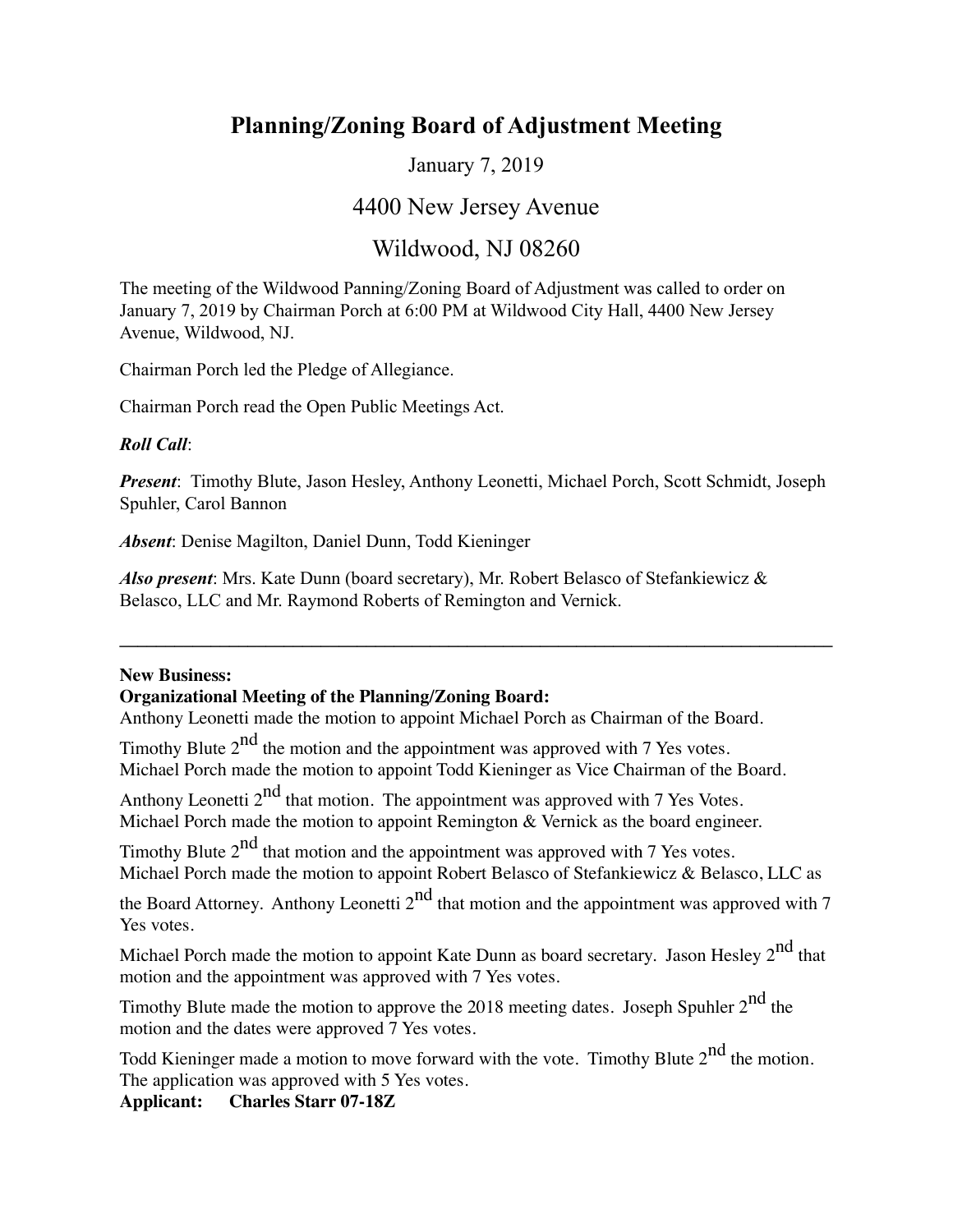#### **Attorney: Jeffrey Barnes, Esq.**

#### **Engineer: Dante Guzzi, Engineer**

The applicant is represented by Jeffrey Barnes, Esq. The property is located at 501 W Maple Ave., Block 212, Lot 1. The property is located in the W/R, Waterfront-Residential Zoning District.

The present use of the property is a vacant parcel with a shed on the property. The applicant is seeking to leave the shed on the premises for now and to build a single-family home on the subject property within 2 years.

The applicant will need site plan approval along several C variances including lot width, lot frontage, front yard setback and maximum density. The applicant will also need a D variance for the existing shed to remain.

Mr. Barnes stated that is property is tied into the property located at 505 W Maple Ave. which is currently occupied with a single-family home. He stated that in 2004 the previous owner went before the Zoning Board and got approval for the subject lot to demo the existing structure and build a new one. The previous owner did the demo but never built the new home. Mr. Barnes explained that variance has since expired.

Mr. Barnes stated that the applicant purchased the property in July of 2017. Since he purchased the property, he had made various modifications/improvements to the property. He stated that the applicant constructed a concrete slab and placed a shed on the concrete to use for storage. Shortly after the shed was constructed, the applicant revised a notice of violation from the Zoning Officer stating that the construction of an accessory use with no primary use existing on site is not allowed and he would need to get a variance for the shed to remain.

Mr. Barnes noted that the applicant wishes to keep the shed on the property for the time being until he is ready to construct a single-family home. Mr. Barnes referred to exhibit A-1 which is a packet of photos. Mr. Barnes stated that this application is to keep what exists.

Mr. Starr was sworn in and described what is presently there. He stated he purchased the property in August of 2017. He stated he intends to keep the current single-family home for his wife and him and build the other single-family home for his kids. He stated that since he bought the property, he has cleaned it up and replaced concrete etc.

Dante Guzzi of Guzzi Engineering was sworn in. He stated he was hired to survey the property and prepare the plan. He also stated that on 501 W Maple Ave there is a shed and 505 W Maple Ave. is where the single-family home is located. He stated that the applicant would like to continue to use the shed for 2 years until he is ready to build another single-family home. Mr. Guzzi said it is a 30 x 80 ft. lot. He refers to Exhibit A-2 which is an aerial photo of the subject property and surrounding neighborhood. He noted that almost every lot on the block is a 30ft. lot. He stated that the new single-family home to be built within 2 years, would be an elevated structure with 2 parking spots underneath the house. He noted that a 20ft. easement would be created to allow 505 W Maple Ave. pedestrian access.

Mr. Guzzi stated that he believes the benefits of this project outweigh any determents with some benefits being aesthetically pleasing and it promotes light, air & open space.

Raymond Roberts reviewed the engineers report including plans to relocate to a conforming location or it will be eliminated.

Members of the Public:

Gregory Bostard from 3009 Lake Ave. is opposed to the new single-family home being built. He stated that the vacant lot has always been a garage and it was never a single-family home to being with. He stated it will take away his entire view and it will not fit in with the neighborhood. Mr. Bostard distributed a photo of the current conditions of the lot which was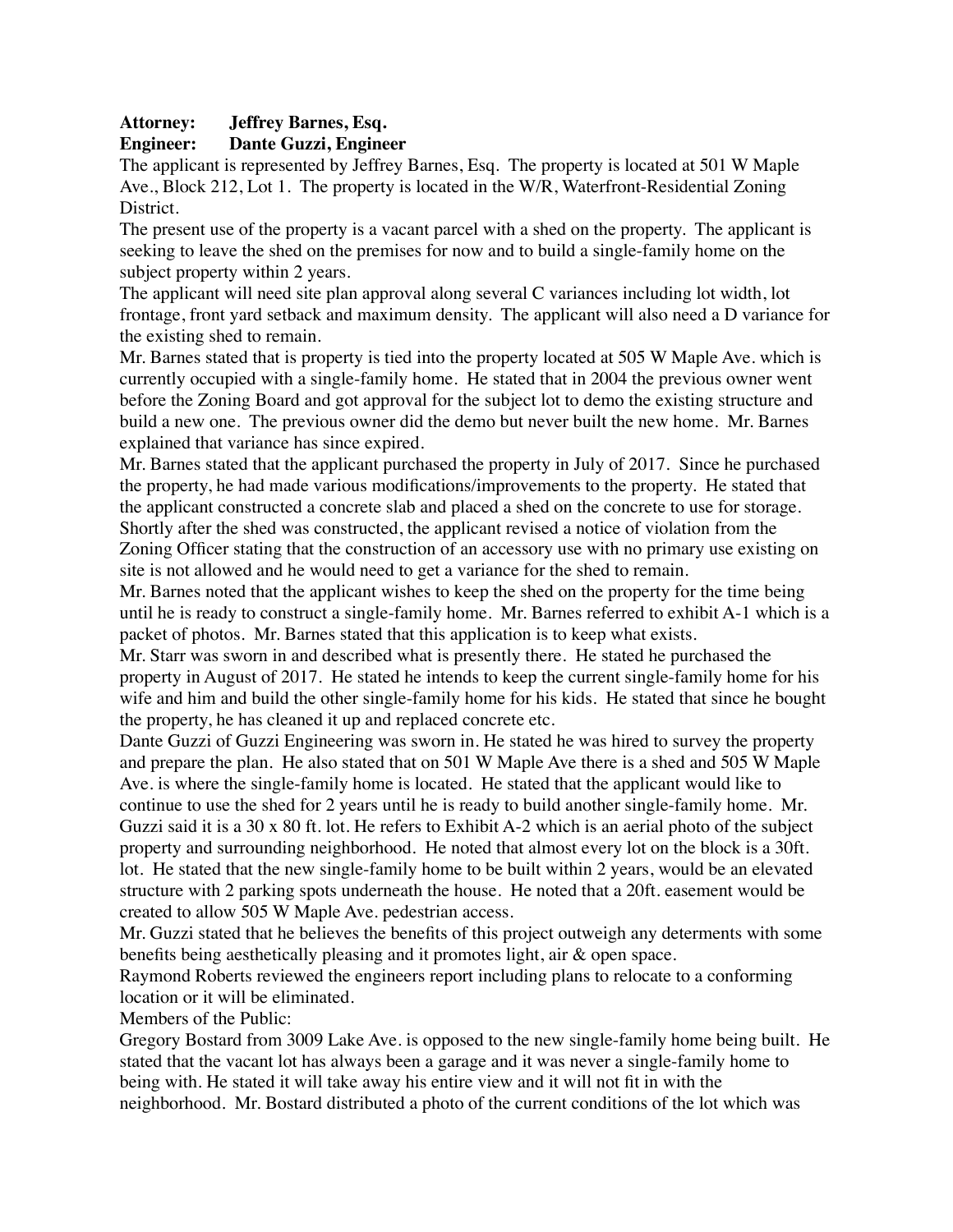referred to exhibit W-1.

Robert Belasco did a recap of the application

Timothy Blute made a motion to move forward with the vote. Carol Bannon  $2<sup>nd</sup>$  the motion. The application was approved with 6 Yes votes.

#### **Applicant: RAC Holding LLC 15-18P**

#### **Attorney: Jeffrey Barnes, Esq.**

#### **Engineer: Dante Guzzi**

The applicant is represented by Jeffrey Barnes, Esq. The property is located at 221 W Magnolia Ave., Block 233, Lot 25 in the R-1, Low Density Residential Zoning District.

The property is currently occupied by two single family homes. The applicant proposes to convert a 1  $\frac{1}{2}$  story dwelling to a three-story dwelling with a first-floor garage and the second  $\&$ third stories making up the single-family dwelling unit.

The applicant is requesting a D-1 use variance to have 2 separate single family detached dwelling units on the same lot along with several C variances for minimum front, side  $\&$  rear yard setbacks, maximum lot coverage, maximum building height, minimum distance to other buildings and maximum total footprint of all accessory used.

Jeffrey Barnes states that the property is located at 221 W Magnolia Ave in the R-1 Zone. He noted that this is property also had a violation from the zoning officer. The applicant is looking to raise the main structure to allow for parking underneath. Mr. Barnes stated that the reason the applicant received a violation is because he installed an above ground pool without any permits or approval and the pool is encroaching in the setback areas. He also put a shed/storage area  $\&$ firepit. Mr. Barnes stated that he is before the board so that the improvements that he has made can remain.

Robert Convery was sworn in and is the current owner of the property. He stated he acquired the property in February of 2017. Sine then he has made many improvements including the pool, fire pit & storage shed. He stated that he plans to raise the front building. Mr. Convery stated that he does not rent the property. He noted that along with the pool he installed, he also stores a boat on the property that he would like to make into a bar. He also installed an outside shower and a fire pit seating area.

Dante Guzzi from Guzzi Engineering prepared the plan for the applicant. He stated that the home will still be maintained as a 4-bedroom home. He stated that 1 street parking spot will be eliminated.

Mr. Barnes distributed a photo of the pool which was referred to as exhibit A-1. Mr. Convery stated that the pool will be moved over about 15 inches so that the setback requirements are met. Mr. Convery stated that the boat installed on site is not in its fixed location. He confirmed that the boat conforms to all setbacks.

Mr. Guzzi stated that he believes that the benefits of the project outweigh any determents and believes that there is no harm to the public good or zoning ordinance by granting the needed variances.

Raymond Roberts reviewed the engineers report including that there will be no height variance needed as the building will be below 35ft. The also needed a waiver for the width of a parking stall.

No member of the public spoke on the application.

Robert Belasco did a recap of the application.

Timothy Blute made a motion to move forward with the vote. Carol Bannon  $2<sup>nd</sup>$  the motion. The application was approved with 6 Yes votes.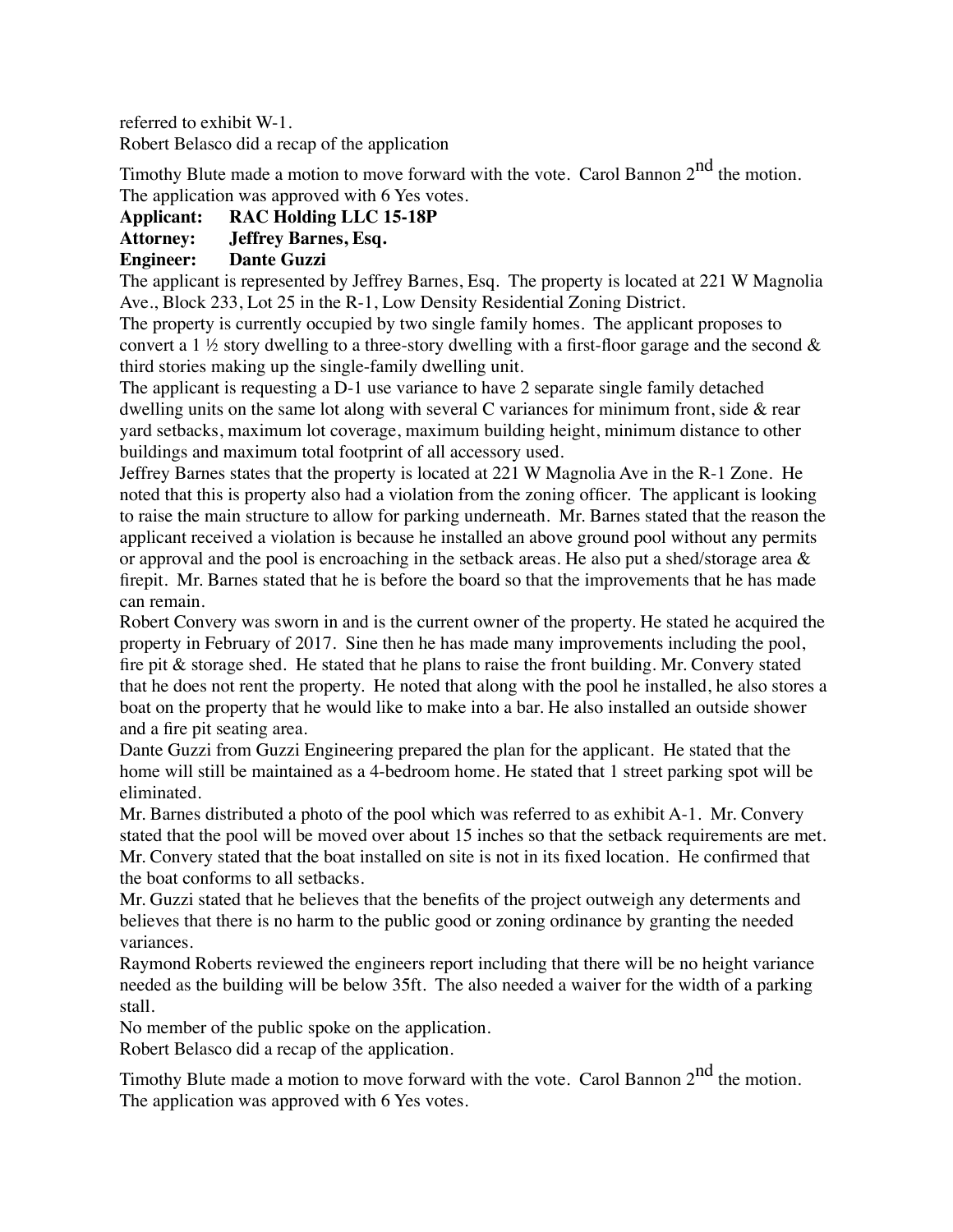#### **Applicant: Jason & Kristine Bilderback**

The applicant Jason Bilderback is Pro Se and sworn in. The property is located at 629 W. Montgomery Ave., Block 100, Lot 1.02 in the R-2, Moderate Density Residential Zoning District.

The present use is a one-story single-family home.

The applicant is requesting a C variance for lot coverage.

Mr. Bilderback stated that he bought the property a year ago with intentions of eventually becoming a full-time resident. He explained that concrete was installed prior to him purchasing the property. He noted that the concrete was pitched down toward the home causing water to run under the house and puddle in the crawlspace. Mr. Bilderback stated in order to rectify the problem, he poured more concrete to level out the concrete so the water would not run under the house. He noted in doing so, his lot coverage is now 79% where as the maximum lot coverage is 70%. He received a violation from the Zoning Officer in regards to this stating that he would need to get a variance from the Planning/Zoning Board in order to keep the concrete. Mr. Bilderback distributed 2 photos of the property referred to as Exhibit A-1 & A-2.

Timothy Blute asked where the water drained now? Mr. Bilderback stated that the water drains to the street.

Raymond Roberts reviewed the engineers report and stated h needs a variance for lot coverage. No members of the public spoke on the application.

Robert Belasco did a recap of the application.

Carol Bannon made a motion to move forward with the vote. Jason Hesley  $2^{nd}$  the motion. The application was approved with 6 Yes votes.

**Applicant: Land & Building Investments, LLC 21-18Z**

**Attorney: Louis DeLollis, Esquire**

#### **Engineer: Vincent Orlando, Engineering Design Associates**

The applicant is represented by Louis DeLollis. The property is located at 133, 135 & 137 W Taylor Ave., Block 60, Lots 8, 9, & 10.01. The property is located in the R-2, Moderate Density Residential Zoning District.

Lots 8 & 9 are currently occupied by residential dwellings. Lot 101.01 is currently a vacant lot. The applicant proposes to demolish the residential dwellings and a shed to construct a twentyeight-space paved parking lot.

The applicant is seeking a D-1 use variance as stand-alone parking lots are not permitted in the zone. He is also seeking a C variance for Maximum lot coverage and for hardship & substantial benefit.

Brendan Sciarra is the owner of the property and is sworn in. Mr. DeLollis stated that Mr. Sciarra is trying to be a good neighbor and create more parking for his neighboring restaurants including the Mud Hen located across the street. He stated that the parking lot will be for Mud Hen's employees and customers but can also accommodate overflow from the DogTooth  $\&$ Poppi's Restaurants.

Mr. DeLollis stated that there will be a parking attendant everyday during the season and on weekends during the off season.

He stated that the lots will deed restricted to commercial parking.

Mr. Sciarra gave a general overview of the project. He stated that in the summer parking is very busy and the parking lot is always full and he is trying to eliminate customers crossing Rio Grande Ave. which is the main thoroughfare to the Wildwoods. He also noted that landscaping buffers will be installed to the adjacent properties to reduce any impacts on the neighboring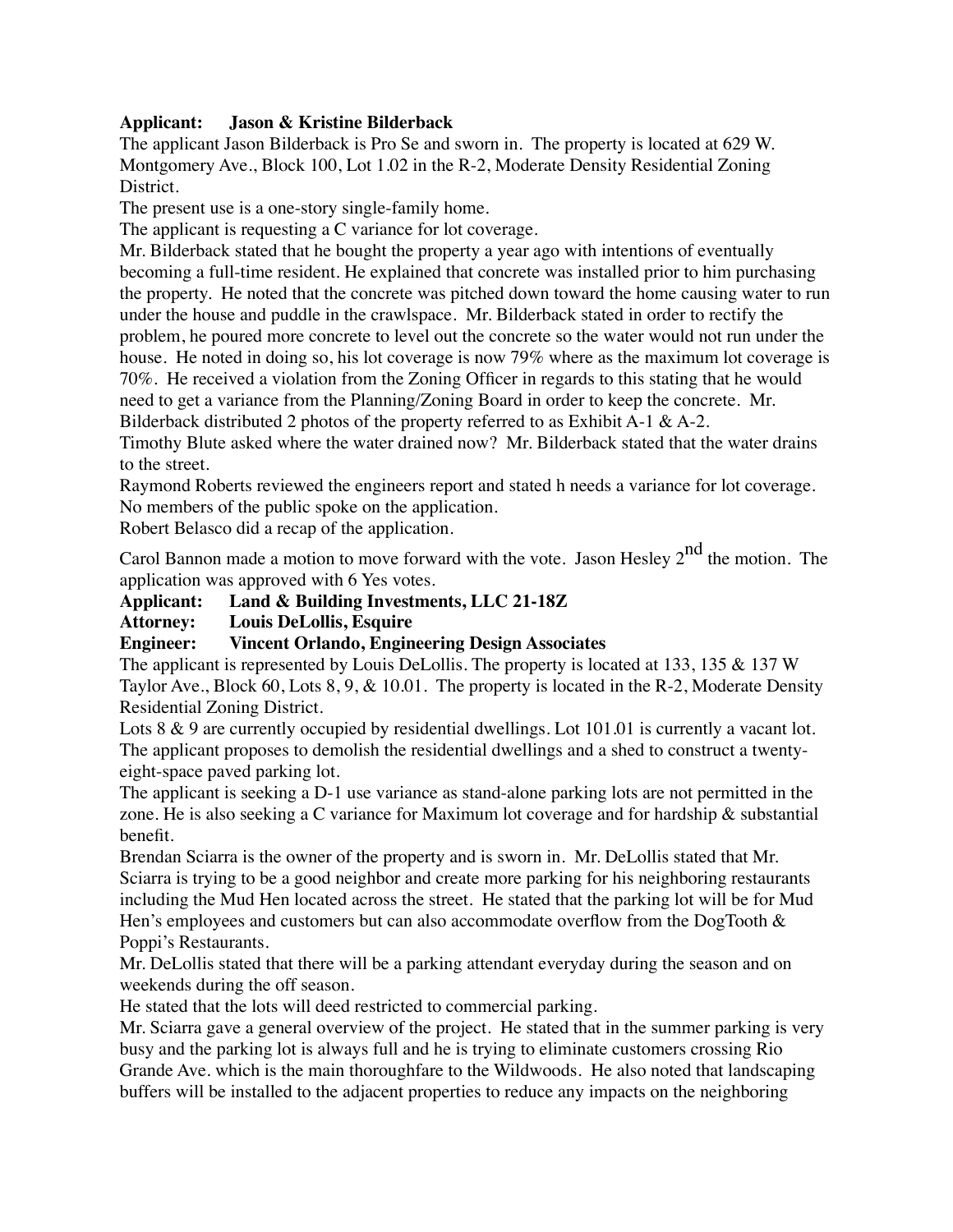properties.

Mr. DeLollis referred to exhibit A-1 which was a packet of photos of the current parking. He stated that there will be no other uses for the lot other than parking.

Vincent Orlando from Engineer Design Associates was sworn in.

He stated that the applicant is proposing to construct a 28-space parking lot. In the center of the parking lot, there will be a pedestrian walk way. Mr. Orlando stated that the lighting for the parking lot will go along with the lighting from the Mud Hen across the street. He stated that there will be no lighting glare to the neighboring properties. There will be a landscaping fence around the 3 sides of the parking lot. There will also be a 5ft. fence around the entire perimeter. The landscaping will consist of shrubs, evergreens & grasses.

Mr. Orlando stated that there will be no impact on the adjacent properties as far as drainage. There is no signage proposed only directional signs. Mr. Orlando reiterated that there will be a parking lot attendant everyday during the summer and on weekends during the off season. He stated employees will use this lot free to up space in the current parking lot.

Mr. Orlando believes this will be a benefit to the entire neighborhood. He believes that it advances some purposes of the zoning including  $A, G \& N$ . The also believes there will be no substantial determent to the public good or zoning ordinance.

Raymond Roberts reviewed the engineers report. He stated he didn't have any problem with the lighting.

Member of the Public:

Todd Stevens from 102 W Andrews Ave. He stated he is a year-round resident & that believes the parking lot will devalue the properties in the neighborhood. He is opposed to the application. Lucy Ann Roberts from 127 W Andrews Ave. believes this will affect her area in a negative way. She believes there is a safety issue and should not be allowed in a residential area. She is also opposed to the application.

Dennis Attern from 143 W Taylor Ave is also opposed to the application. He stated that Taylor Ave. is a very busy street and that safety will be an issue. He also noted that it is a residential area.

Nancy Cunninghamstead from 144 W Andrews Ave. is also opposed to the application. She believes it is a residential area and there is a safety issue.

Robert Tisone from 142 W Andrews Ave., stated he purchased the property about 4 months ago and is building a new home. He believes that a parking lot will destroy the value of the neighboring homes. He is also opposed to the application.

Joseph Camp from 127 W Taylor Ave., will be right next door to the parking lot. He is also opposed to the project and believes that it won't alleviate any problems. He stated that a lot of trash will be thrown into his yard.

Collen Weber from 145 W Andrews Ave. Unit 100 stated she purchased the property in May of 2017. She is also opposed to the application and believes that a parking lot is an issue.

Brian Stead from 144 W Andrews Ave., is opposed to the application. He is concerned with traffic & distributed pictures to show the current traffic flow. The pictures were referred to as exhibit W-1.

Jim McBride from 130 W Andrews Ave. will be directly behind the proposed parking lot. He stated he won't be able to open the windows due to noise. He is also opposed to the application. Laurie Melillo from 126 W Andrews Ave. is to the side of the proposed project. She believes that there is also a safety issue and is also opposed to the project.

Catherine Sabard from 135 W Andrews Ave., stated she has owned her property for 37 years and is worried about the value of her property going down. She is also opposed to the property.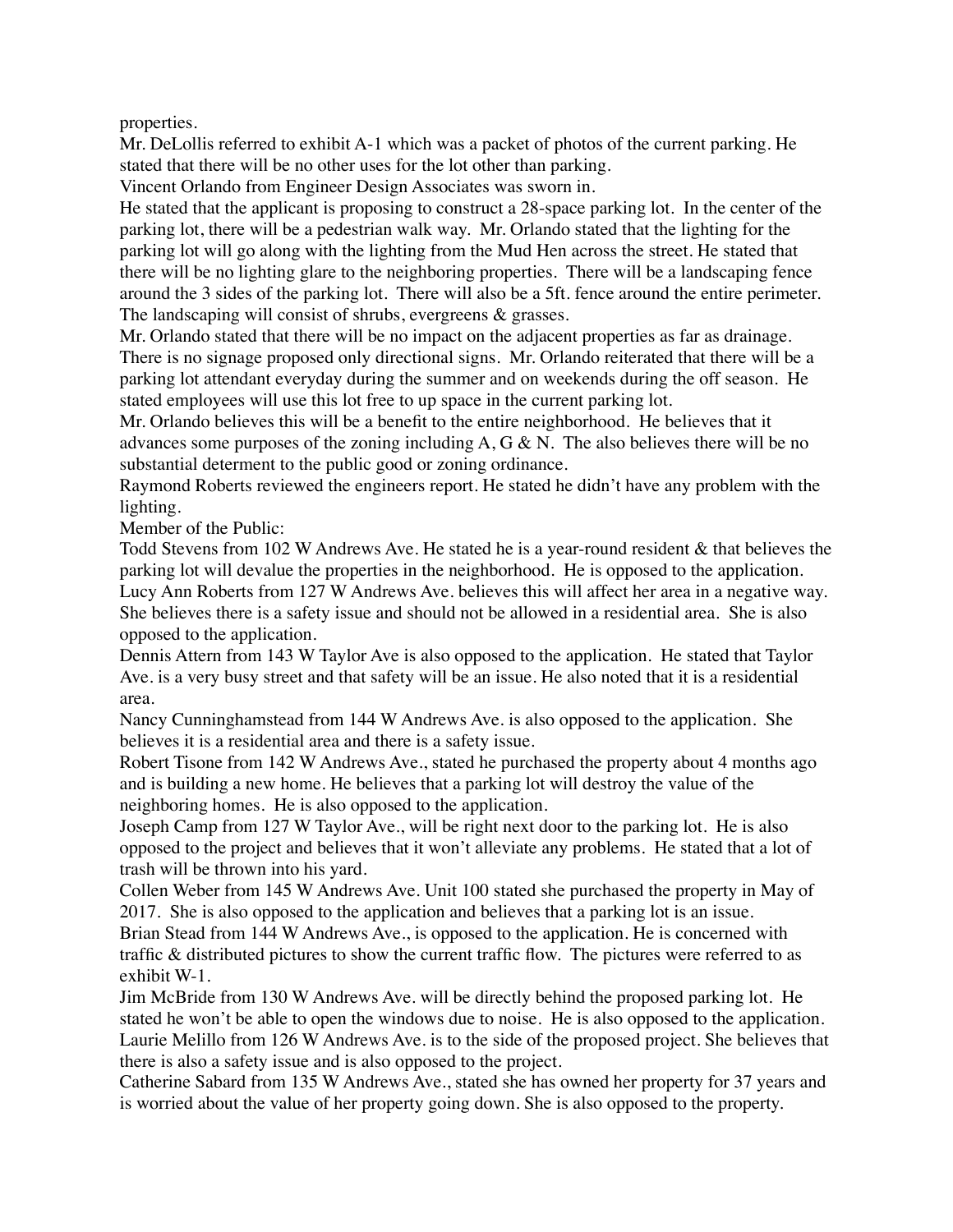Robin Sciarra who is the owner's wife stated she did some research and a parking lot was not listed as something that would devalue property. She spoke in favor of the project.

Public portion of the meeting was closed.

Vincent Orlando responded to the issues raised by the residents. The applicant is willing to raise the height of the fence and eliminate 2 spots to provide for more of a buffer.

Robert Belasco did a recap of the application.

Carol Bannon made a motion to move forward with the vote. Jason Hesley  $2^{nd}$  the motion. The application was approved with 6 Yes votes.

**Applicant: Land & Building Investments, LLC 22-18Z**

### **Attorney: Louis DeLollis**

## **Engineer: Vincent Orlando, EDA**

The applicant is represented by Louis DeLollis. The property is located 118 W. Taylor Ave., Block 49, Lot 25.02 in the R-2, Moderate Density Residential Zoning District.

The applicant proposes to demolish 2 story story residential structures and a shed and construct a 7-space paved parking lot for use by the Mud Hen Restaurant. He also proposed to construct a 630 sq ft. addition to the restaurant for storage and food preparation. The existing freezer will be relocated to the southwest corner of the lot to accommodate the proposed restaurant preparation.

The applicant is seeking a D-1 use variance for a stand-alone parking lot and 3 C variances. Mr. DeLollis stated that the applicant went over the proposal including the demolition of a shed, a small addition to the restaurant for storage  $&$  food prep and 7 additional parking spaces. He stated that they would need a D-1 use variance for the standalone parking lot. He noted that currently a multi-family house is located on the lot. He made reference to exhibit A-1 which are photos of what exists. He noted that the applicant plans to tear the house down and use the extra parking for employees & customers.

Mr. DeLollis noted that the egress will be off of Taylor Ave.

Vincent Orlando is the Engineer on the project and gave a brief summary of the application. He stated that he believes it advances the same purposes as the prior application being letters A, G, & N. He also believes there is no substantial determent to the public good or zoning ordinance. Mr. Orlando noted that lots will be deed consolidated. He also noted that there is a existing fence between lot 25.02 & lot 28 that there is a fence between. That fence will be replaced with a 6ft. fence.

Raymond Roberts reviewed the engineers report including the height of the fence which is 15ft., lighting & screening.

Members of the Public:

Wendy Atlend from 126 W Taylor Ave was concerned about the freezer being relocated and the fence.

The public portion of the meeting was closed.

Reobert Belasco did a recap of the application.

Timothy Blute made a motion to move forward with the vote. Carol Bannon  $2<sup>nd</sup>$  the motion. The application as approved with 6 Yes votes.

### **Memorializing Resolutions:**

The resolution for City Ordinance 11-28 was approved with 6 Yes votes.

**Approval of Minutes:** The minutes from the November 05, 2018 meeting were approved. All were in favor.